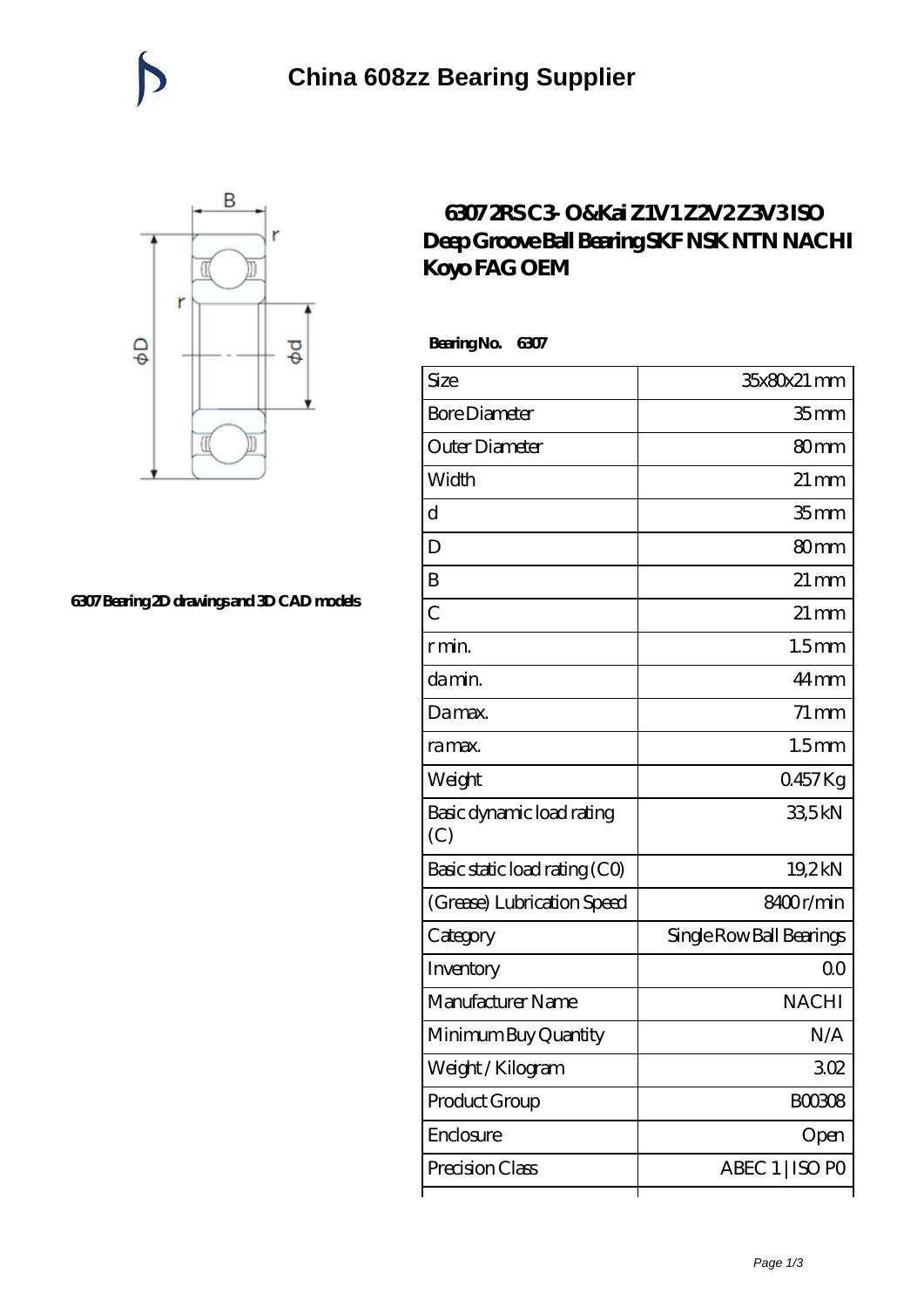## **[China 608zz Bearing Supplier](https://catchios.com)**

 $\bigtriangledown$ 

| Maximum Capacity / Filling<br>Slot | No                                                                                                                                                                                                                        |
|------------------------------------|---------------------------------------------------------------------------------------------------------------------------------------------------------------------------------------------------------------------------|
| Rolling Element                    | <b>Ball Bearing</b>                                                                                                                                                                                                       |
| Snap Ring                          | No                                                                                                                                                                                                                        |
| <b>Internal Special Features</b>   | No                                                                                                                                                                                                                        |
| Cage Material                      | Steel                                                                                                                                                                                                                     |
| Internal Clearance                 | CO-Medium                                                                                                                                                                                                                 |
| Inch - Metric                      | Metric                                                                                                                                                                                                                    |
| Long Description                   | 35MM Bore; 80MM<br>Outside Diameter; 21MM<br>Outer Race Width; Open;<br>Ball Bearing ABEC 1   ISO<br>PQ No Filling Slot; No Snap<br>Ring, No Internal Special<br>Features; CO-Medium<br>Internal Clearance; Steel<br>Cage |
| <b>Other Features</b>              | Deep Groove                                                                                                                                                                                                               |
| Category                           | Single Row Ball Bearing                                                                                                                                                                                                   |
| <b>UNSPSC</b>                      | 31171504                                                                                                                                                                                                                  |
| Harmonized Tariff Code             | 8482.105068                                                                                                                                                                                                               |
| Noun                               | Bearing                                                                                                                                                                                                                   |
| Keyword String                     | Ball                                                                                                                                                                                                                      |
| Manufacturer URL                   | http://www.nachiamerica.c<br><b>om</b>                                                                                                                                                                                    |
| Outside Diameter                   | 315Inch   80Millimeter                                                                                                                                                                                                    |
| Inner Race Width                   | OInch   OMillimeter                                                                                                                                                                                                       |
| Bore                               | 1.378 Inch   35 Millimeter                                                                                                                                                                                                |
| Outer Race Width                   | 0.827 Inch   21 Millimeter                                                                                                                                                                                                |
| <b>Bore Type</b>                   | Cylindrical Bore                                                                                                                                                                                                          |
| Configuration                      | Single Row                                                                                                                                                                                                                |
| <b>Bore Size</b>                   | 35 <sub>mm</sub>                                                                                                                                                                                                          |
| Width                              | $21 \,\mathrm{mm}$                                                                                                                                                                                                        |
| Fillet Radius/Chamfer              | 1.5 <sub>mm</sub>                                                                                                                                                                                                         |
| Dynamic Load Rating                | 33,500N                                                                                                                                                                                                                   |